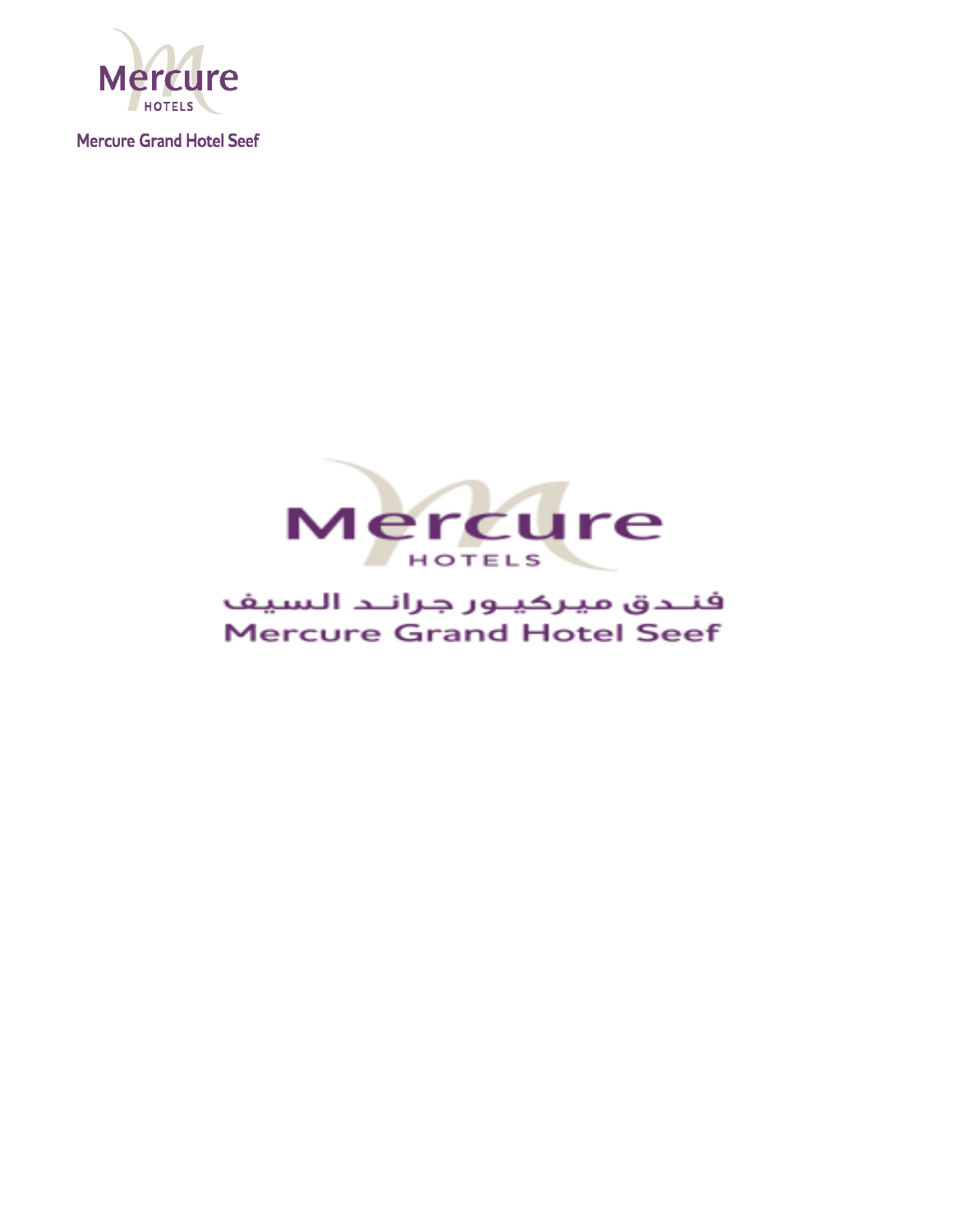

# **Competitive advantages**

All Suite Hotel in **Seef** is surrounded by the 2 biggest **malls** of Bahrain, Seef and **City Center**

Mercure Grand Hotel Seef - All Suites is less than 1 km from the Bahrain International Exhibition Centre and 2 km from the center of Manama. It offers free parking.

This property also has one of the best-rated locations in Manama! Guests are happier about it compared to other properties in the area.

## **Services description**

Each suite at the 4-star Grand Hotel Seef is designed in a classical style. The suites include a satellite TV, a fully-equipped kitchen and a **spacious** seating area with couches.

The Neyran Restaurant serves local and international meals prepared with fresh, seasonal ingredients. After the meal, guests can have cocktails at the Sama Pool Bar, which offers panoramic views of Bahrain.

The Mercure's massage and wellness Centre offers a range of body treatments. It also offers a hot tub, hammam and sauna.

Al Seef is a great choice for travellers interested in shopping, family friendly trips and restaurants and for corporate long stay guest as well as short stay.

### **Company slogan**

MERCURE HOSPITALITY KOWS HOW TO MAKE EVERY STAY UNIQUE, HOSPITALITY AND LUXURY AT THE

# **1 video or youtube link**

 $\bullet$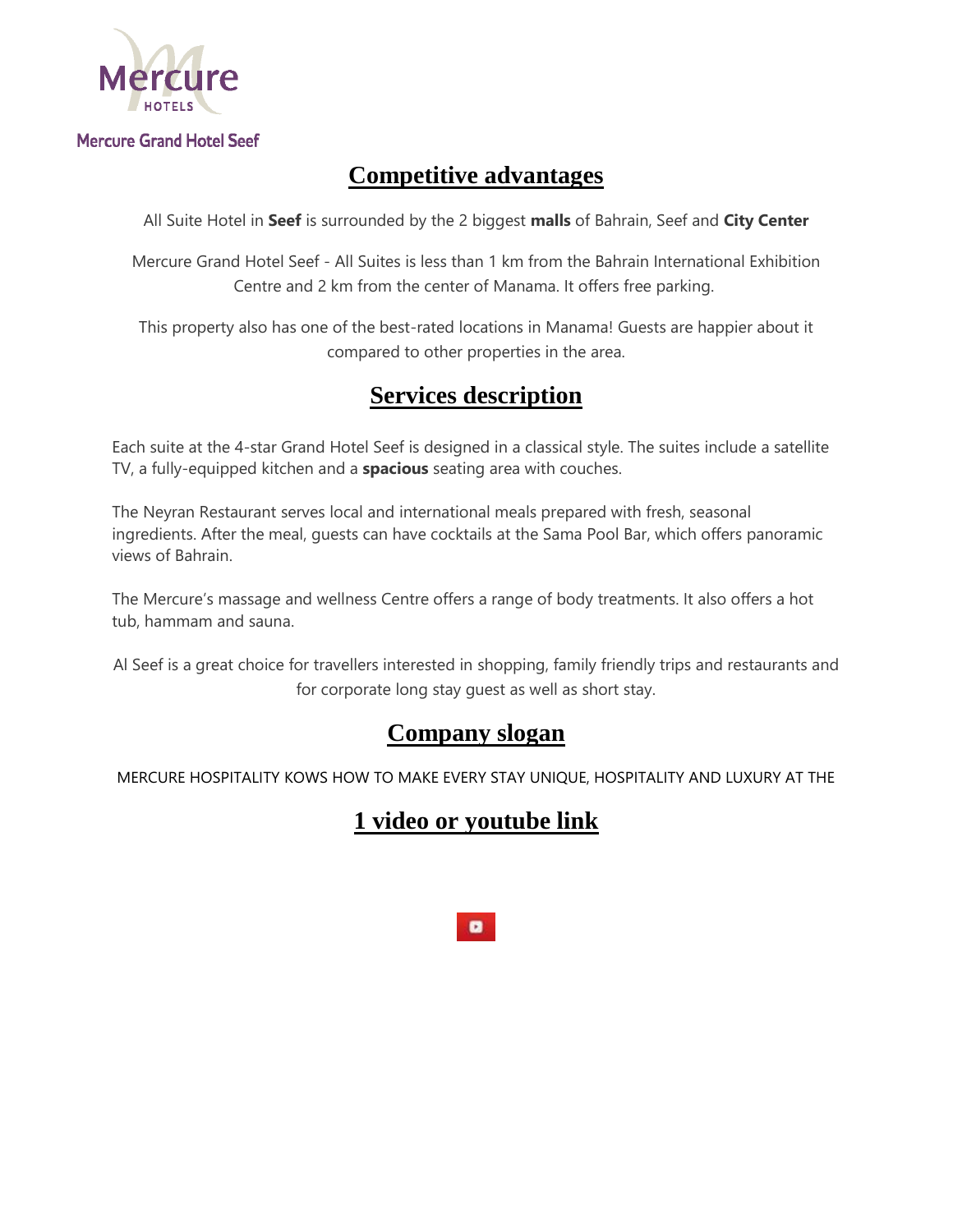

|                          | From $18th$ November – $20th$ November both<br>nights included |                         |
|--------------------------|----------------------------------------------------------------|-------------------------|
|                          | <b>Single</b>                                                  |                         |
|                          | <b>One Bedroom Suite</b>                                       | <b>Discount offered</b> |
| <b>Bed and breakfast</b> | 40                                                             | 25%                     |

### **Terms & Conditions**

- $\checkmark$  All above rates are quoted in Bahraini Dinar and Net Non-Commissionable
- **All above rates are inclusive of 10% service charge and 10% government levy.**
- $\checkmark$  All government charges, fees, municipality fees, Tax including VAT and more generally any Tax whatsoever, currently imposed or that may be imposed in the future by any relevant governmental authority are subject to change at any time should the government amend regulations. Any additional charges or changes to these resulting from legislation are to be met by the customer (individual or agent)
	- Above rates are Non commissionable.
	- $\checkmark$  Above rates are inclusive of buffet breakfast and 2 way transportation from the Hotel to

University of Bahrain and back on fixed hours to be determined

### **BILLING AND PAYMENTS:**

**1.** The payment will be done directly by the guest upon arrival

#### **LIABILITY**

It is expressly agreed that any claims against Mercure Grand Hotel Seef, arising in connection with this Agreement whether in favour of the **"Company"** or anyone from the guests referred by the **"Company"**  shall be subject to the exclusive jurisdiction of the Civil Courts of Bahrain.